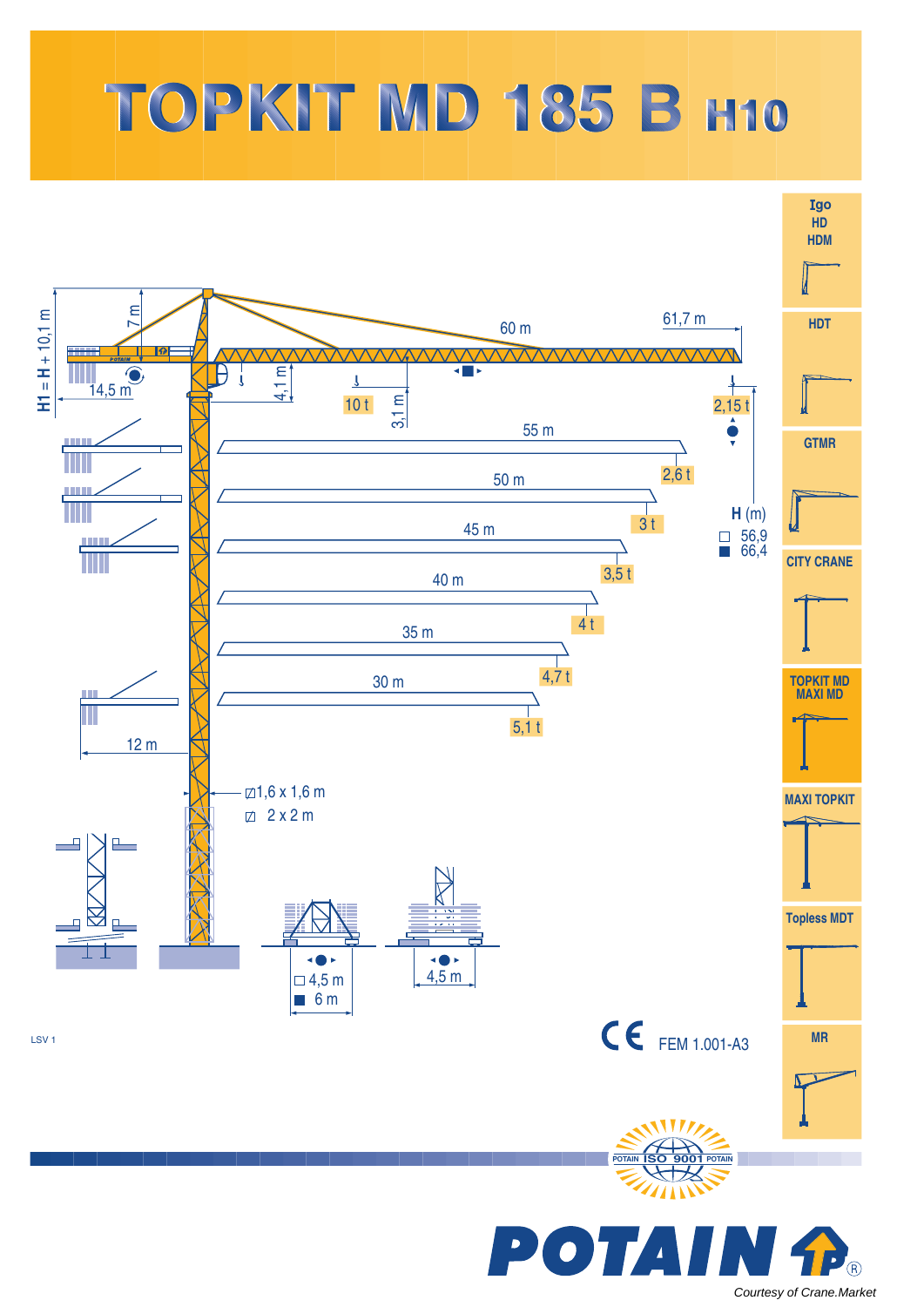

[Courtesy of Crane.Market](https://crane.market)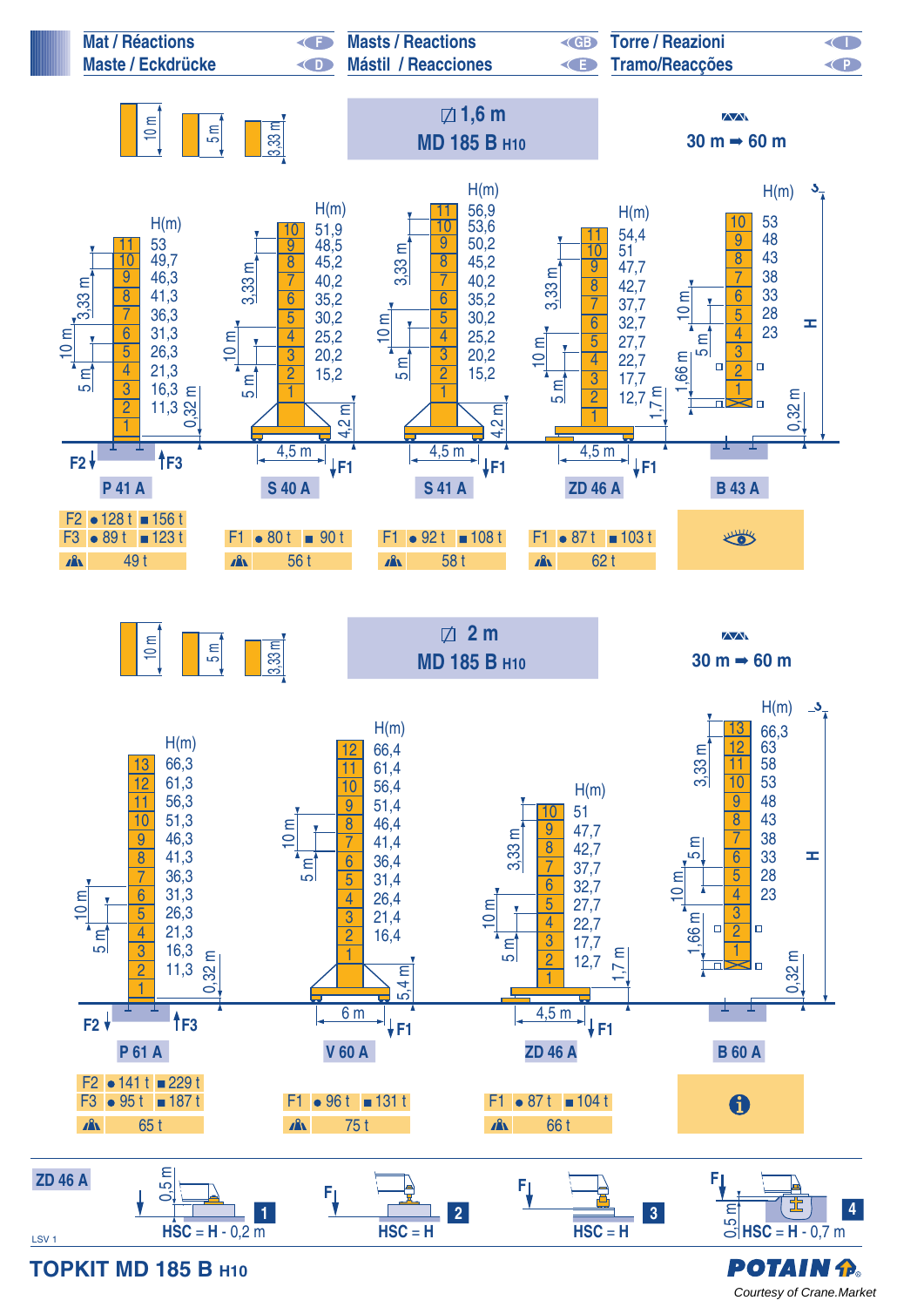| <b>Courbes de charges</b> | <b>Example 2</b> Load diagrams | <b>ED</b> Curve di carico | <b>KID</b> |
|---------------------------|--------------------------------|---------------------------|------------|
| Lastkurven                | <b>Curvas de cargas</b>        | <b>E</b> Curva de cargas  | <b>KPI</b> |

|                           |                   |                 |             |             |                                    |                |                | للبيا حسيبه لبا                                       |                                  |            |           |                |                 |                      |               |                |                 |             |                     |                       |                        |           |
|---------------------------|-------------------|-----------------|-------------|-------------|------------------------------------|----------------|----------------|-------------------------------------------------------|----------------------------------|------------|-----------|----------------|-----------------|----------------------|---------------|----------------|-----------------|-------------|---------------------|-----------------------|------------------------|-----------|
| 60 m<br><b>AA</b>         | $3.1 \rightarrow$ | 15,3 17<br>10   | 8,8         | 20<br>7,8   | 22<br>6,5                          | 5,6            | 5 <sub>1</sub> | 25 27,2 29,7 30<br>$5\overline{)}$                    |                                  | 32         | 35        | 37             | 40              | 42                   | 45            | 47             | 50              | 52          | 55                  | 57                    | 60 m                   |           |
|                           |                   |                 |             |             |                                    |                |                |                                                       | $4,9$ 4,6                        |            | 4,1       |                | $3,9$ $3,5$     | 3,3                  | 3,1           | 2,9            | 2,7             | 2,6         |                     |                       | $2,4$ 2,3 2,15 t       |           |
| 55 m                      | $3.1 \rightarrow$ | 16,2 17         |             | 20          | 22                                 | 25             | 27             |                                                       | الملحة حسيدها<br>29 31,6 32      |            |           |                |                 |                      |               |                |                 |             |                     |                       |                        |           |
| $\sqrt{N}$                |                   |                 | $10 \t 9,5$ | 7,8         | $\overline{7}$                     | $6\phantom{1}$ |                | $5,5$ 5                                               |                                  | $5 \t 4.9$ | 35<br>4,5 | 37<br>4,2      | 40<br>3,8       | 42<br>3,6            | 45<br>3,3     | 47<br>3,1      | 50<br>2,9       | 52          | 55 m<br>$2,8$ 2,6 t |                       |                        |           |
|                           |                   |                 |             |             |                                    |                |                |                                                       | الملجعا حسبب لحيا                |            |           |                |                 |                      |               |                |                 |             |                     |                       |                        |           |
| 50 <sub>m</sub>           | $3,1 \rightarrow$ | 16,2            | 17          | 20          | 22                                 | 25             |                |                                                       | 27 29,7 32,3 35                  |            | 37        | 40             | 42              | 45                   | 47            | 50 m           |                 |             |                     |                       |                        |           |
| $\sqrt{N}$                |                   | 10 <sup>°</sup> | 9,7         | 8           | 7,2                                | 6,2            |                | $5,6$ 5                                               |                                  | $5 - 4.6$  | 4,3       | 3,9            | 3,7             |                      | $3,4$ $3,2$   | 3 <sub>1</sub> |                 |             |                     |                       |                        |           |
|                           |                   |                 |             |             |                                    |                |                |                                                       | الملحة حسب لحيا                  |            |           |                |                 |                      |               |                |                 |             |                     |                       |                        |           |
| 45 m                      | $3.1 -$           |                 | 17          | 20          | 22                                 | 25             |                |                                                       | 27 30,4 33,1 35                  |            | 37        | 40             | 42              | 45 m                 |               |                |                 |             |                     |                       |                        |           |
| $\Delta \Delta$           |                   |                 | 10          |             |                                    |                |                |                                                       | 8,3 7,4 6,3 5,8 5 5 4.7          |            | 4,4       | 4              | 3,8             | $3,5$ t              |               |                |                 |             |                     |                       |                        |           |
|                           |                   |                 |             |             |                                    |                |                |                                                       | الملحة وسيدادها                  |            |           |                |                 |                      |               |                |                 |             |                     |                       |                        |           |
| 40 m                      | $3.1 \rightarrow$ |                 | 17          | 20          | 22                                 | 25             |                |                                                       | 27 30,4 33,1 35                  |            | 37        | 40 m           |                 |                      |               |                |                 |             | (t)<br>أمطالما      |                       | امعا                   |           |
| <b>AA</b>                 |                   |                 |             |             | $10 \quad 8,3 \quad 7,4 \quad 6,3$ |                |                |                                                       | $5,8$ $5$ $5$ $4,7$ $4,4$        |            |           | 4 <sup>1</sup> |                 |                      |               |                |                 | 8           |                     |                       |                        |           |
|                           |                   |                 |             |             |                                    |                |                |                                                       | الملحة وسيدادها                  |            |           |                |                 |                      |               |                |                 |             |                     |                       |                        | $-0,51$ t |
| 35 m                      | $3,1 -$           |                 | 17          | 20          | 22                                 | 25             |                |                                                       | 27 30,4 33,1 35 m                |            |           |                |                 |                      |               |                |                 | 4           |                     |                       |                        |           |
| $\overline{\Delta\Delta}$ |                   |                 | 10          | 8,3         | 7,4                                | 6,3            | 5,8            |                                                       | $5 \mid 5$                       | $4,7$ t    |           |                |                 |                      |               |                |                 |             |                     |                       |                        | $-(m)$    |
| 30 <sub>m</sub>           | $3,1 -$           |                 | 17          | 20          | 22                                 | 25             | 27             | 30 m                                                  |                                  |            |           |                |                 |                      |               |                |                 |             |                     |                       | $= 6 - 0.51 t$         |           |
| <b>AA</b>                 |                   |                 |             |             | $10 \quad 8,3 \quad 7,4$           |                |                | $6,3$ 5,8 5,1 t                                       |                                  |            |           |                |                 |                      |               |                |                 |             |                     |                       |                        |           |
|                           |                   |                 |             |             |                                    |                |                |                                                       |                                  |            |           |                |                 |                      |               |                |                 |             |                     |                       |                        |           |
|                           |                   |                 |             |             |                                    |                |                |                                                       |                                  |            |           |                |                 |                      |               |                |                 |             |                     |                       |                        |           |
| 60 m                      | $2,4 \rightarrow$ | 15,3 17         |             | 20          | 22                                 |                |                | $\Psi \leftarrow \rightarrow \Box$<br>25 27,6 28,1 30 |                                  |            |           |                |                 |                      |               |                |                 |             |                     |                       |                        |           |
| <b>AA</b>                 |                   | 10              | 8,9         | 7,4         | 6,6                                | 5,6            | $-5$           | $5\overline{)}$                                       | $4,6$ 4,3                        | 32         | 35<br>3,8 | 37<br>3,6      | 40<br>3,2       | 42<br>$\overline{3}$ | 45<br>2,8     | 47<br>2,6      | 50<br>2,4       | 52<br>2,3   | 55<br>2,1           | 57                    | 60 m<br>$2 \t1,85 \t1$ |           |
|                           |                   |                 |             |             |                                    |                |                |                                                       | <b>W←←→⊔</b>                     |            |           |                |                 |                      |               |                |                 |             |                     |                       |                        |           |
| 55 m                      | $2.4 \rightarrow$ | 16,3            | 17          | 20          | 22                                 | 25             |                |                                                       | 27 29,4 30 32                    |            | 35        | 37             | 40              | 42                   | 45            | 47             | 50              | 52          | 55 m                |                       |                        |           |
| <b>AA</b>                 |                   |                 | $10 \t 9.5$ | 7,9         |                                    | $7,1$ 6,1 5,6  |                | $-5$                                                  | $5\overline{)}$                  | 4,6        | 4,1       | 3,9            | 3,5             | 3,3                  | 3             | 2,8            | 2,6             | $2,5$ 2,3 t |                     |                       |                        |           |
|                           |                   |                 |             |             |                                    |                |                |                                                       | <b>W←←→D</b>                     |            |           |                |                 |                      |               |                |                 |             |                     |                       |                        |           |
| 50 <sub>m</sub>           | $2,4 \rightarrow$ | $16.7$ 17       |             | 20          | 22                                 | 25             |                |                                                       | 27 30,1 30,7 32                  |            | 35        | 37             | 40              | 42                   | 45            | 47             | 50 m            |             |                     |                       |                        |           |
| <b>AA</b>                 |                   |                 |             |             |                                    |                |                |                                                       | $10$ 9,8 8,1 7,3 6,3 5,7 5 5 4,7 |            | 4,3       | $\overline{4}$ | 3,6             | 3,4                  |               |                | $3,1$ 2,9 2,7 t |             |                     |                       |                        |           |
|                           |                   |                 |             |             |                                    |                |                |                                                       | <b>W←←→⊔</b>                     |            |           |                |                 |                      |               |                |                 |             |                     |                       |                        |           |
| 45 m                      | $2,4 \rightarrow$ |                 | $17,1$ 20   |             | 22                                 | 25             | 27             |                                                       | 30,8 31,4 32                     |            | 35        | 37             | 40              | 42                   | 45 m          |                |                 |             |                     |                       |                        |           |
| $\sqrt{N}$                |                   |                 |             | $10 \t 8,3$ | 7,5                                | 6,4            |                |                                                       | $5,9$ 5 5 4,9                    |            |           |                | $4,4$ 4,1 3,7   |                      | $3,5$ $3,2$ t |                |                 |             |                     |                       |                        |           |
|                           |                   |                 |             |             |                                    |                |                |                                                       | <b>W←→H</b>                      |            |           |                |                 |                      |               |                |                 |             |                     |                       |                        |           |
| 40 m                      | $2,4 \rightarrow$ |                 | 17,1        | 20          | 22                                 | 25             | 27             |                                                       | 30,8 31,4 32                     |            | 35        | -37            | 40 m            |                      |               |                |                 |             | (t)                 | $\overline{\text{M}}$ | Ţ                      |           |
| $\sqrt{N}$                |                   |                 |             | $10 \ 8,3$  | 7,5                                | 6,4            | 5,9            |                                                       | $5 \t 5 \t 4.9$                  |            |           |                | $4,4$ 4,1 3,7 t |                      |               |                |                 |             |                     |                       |                        |           |
|                           |                   |                 |             |             |                                    |                |                |                                                       | <b>W←→H</b>                      |            |           |                |                 |                      |               |                |                 |             | 8                   |                       |                        |           |
| 35 m                      | $2,4 \rightarrow$ |                 | 17,1        | 20          | 22                                 | 25             | 27             |                                                       | 30,8 31,4 32                     |            | 35 m      |                |                 |                      |               |                |                 |             | 4                   |                       |                        | $-0,1$    |
| $\sqrt{N}$                |                   |                 |             |             | $10$ 8,3 7,5 6,4                   |                |                |                                                       | $5,9$ $5$ $5$ $4,9$ $4,4$ t      |            |           |                |                 |                      |               |                |                 |             |                     |                       |                        |           |



 $\overline{\Delta\Delta}$ LSV 1

| **           | Voir<br><b>KIT</b><br>télescopage<br>sur dalles                                   | <b>Siehe</b><br>$\left($ D<br>Kletterkrane im<br>Gebäude                                      | See climbing<br>$\leq$ GB<br>crane                                                        | Vea grua<br>к∎<br>trepadora                                                      | Consultare<br>$\leftarrow$<br>gru in cavedio                                                    | Ver<br>< P  <br>telescopagem sobre<br>lages                                         |
|--------------|-----------------------------------------------------------------------------------|-----------------------------------------------------------------------------------------------|-------------------------------------------------------------------------------------------|----------------------------------------------------------------------------------|-------------------------------------------------------------------------------------------------|-------------------------------------------------------------------------------------|
| $\bullet$    | Réactions en service                                                              | Reaktionskräfte in<br><b>Betrieb</b>                                                          | Reactions in service                                                                      | Reacciones en<br>servicio                                                        | Reazioni in servizio                                                                            | Reacções em serviço                                                                 |
|              | Réactions hors<br>service                                                         | Reaktionskräfte<br>außer Betrieb                                                              | Reactions out of<br>service                                                               | Reacciones fuera de<br>servicio                                                  | Reazioni fuori servizio                                                                         | Reaccões fora de<br>servico                                                         |
| $\mathbf{A}$ | A vide sans lest<br>(ni train de transport)<br>avec flèche et<br>hauteur maximum. | <b>Ohne Last, Ballast</b><br>(und Transportachse),<br>mit Maximalausleger<br>und Maximalhöhe. | Without load, ballast<br>(or transport axles),<br>with maximum jib and<br>maximum height. | Sin carga, sin lastre,<br>(ni tren de<br>transporte), flecha y<br>altura máxima. | A vuoto, senza zavorra<br>(ne assali di trasporto)<br>con braccio massimo<br>e altezza massima. | Sem carga (nem trem<br>de transporte)-<br>sem lastro com lança<br>e altura máximas. |
| 6            | Nous consulter                                                                    | Auf Anfrage                                                                                   | Consult us                                                                                | Consultarnos                                                                     | Consultateci                                                                                    | Consultar-nos                                                                       |

t

30 5,2

**TOPKIT MD 185 B H10**

30 m = 2,4 ► 17,1 = 20 = 22 = 25 = 27 = 30 m

 $2,4$   $\rightarrow$  17,1 20 22 25 27 10 8,3 7,5

20

8,3 6,4 5,9

**POTAIN P.** [Courtesy of Crane.Market](https://crane.market)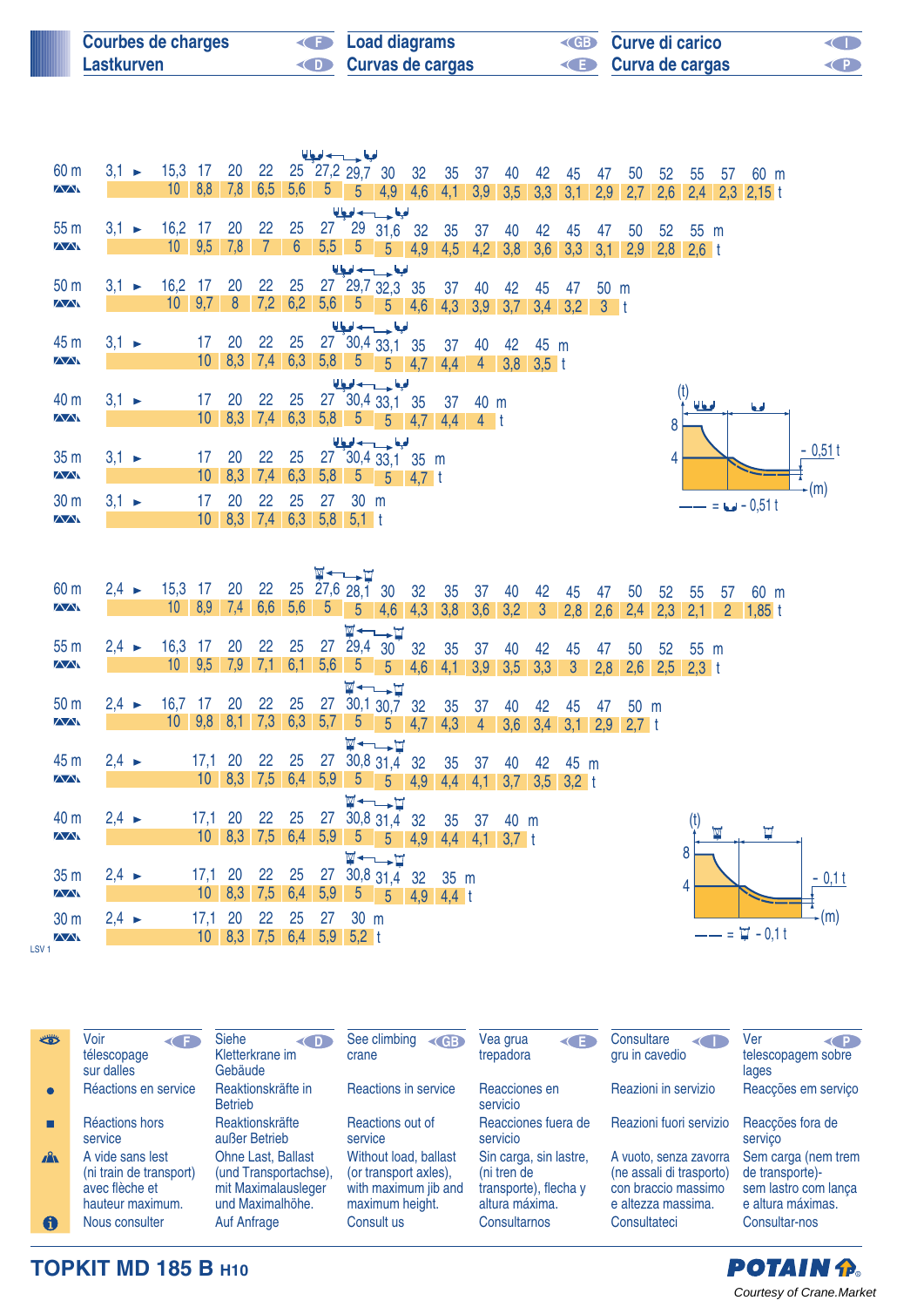| Télescopage sur dalles  | <b>E</b> Climbing crane                                                | <b>ED</b> Gru in cavedio | <b>KID</b>                                                    |
|-------------------------|------------------------------------------------------------------------|--------------------------|---------------------------------------------------------------|
| Kletterkrane im Gebäude | Telescopage gruas trepadoras <b>Example 3 Telescopagem sobre lages</b> |                          | $\left\langle \left\langle \cdot \right\rangle \right\rangle$ |







LSV 1

| A  | Distance entre<br>cadres         | Abstand<br>$\langle \blacksquare$<br>zwischen den<br>Rahmen | <b>Distance</b><br>$<$ GB $_{\rm s}$<br>between collars | <b>Distancia</b><br>$\triangleleft$ $=$<br>entra marcos | Distanza fra<br>$\left\langle \right $<br>i telai | <b>Distância</b><br>$\left( 1\right)$<br>entre quadros |
|----|----------------------------------|-------------------------------------------------------------|---------------------------------------------------------|---------------------------------------------------------|---------------------------------------------------|--------------------------------------------------------|
| H1 | Hauteur grue                     | Kranhöhe                                                    | Crane height                                            | Altura grúa                                             | Altezza gru                                       | Altura da grua                                         |
| P  | Poids de la grue<br>(en service) | Krangewicht<br>(in Betrieb)                                 | Crane weight<br>(in service)                            | Peso de la grúa<br>(en servicio)                        | Peso della gru<br>(in servizio)                   | Peso da grua (em<br>servico)                           |
| R  | Réaction horizontale             | Horizontalkräfte                                            | <b>Horizontal reaction</b>                              | <b>Reaccion horizontal</b>                              | Reazione orizzontale                              | Reacção horizontal                                     |
| 6  | Nous consulter                   | Auf Anfrage                                                 | Consult us                                              | Consultarnos                                            | Consultateci                                      | Consultar-nos                                          |

## **TOPKIT MD 185 B H10**

## **POTAIN P.** [Courtesy of Crane.Market](https://crane.market)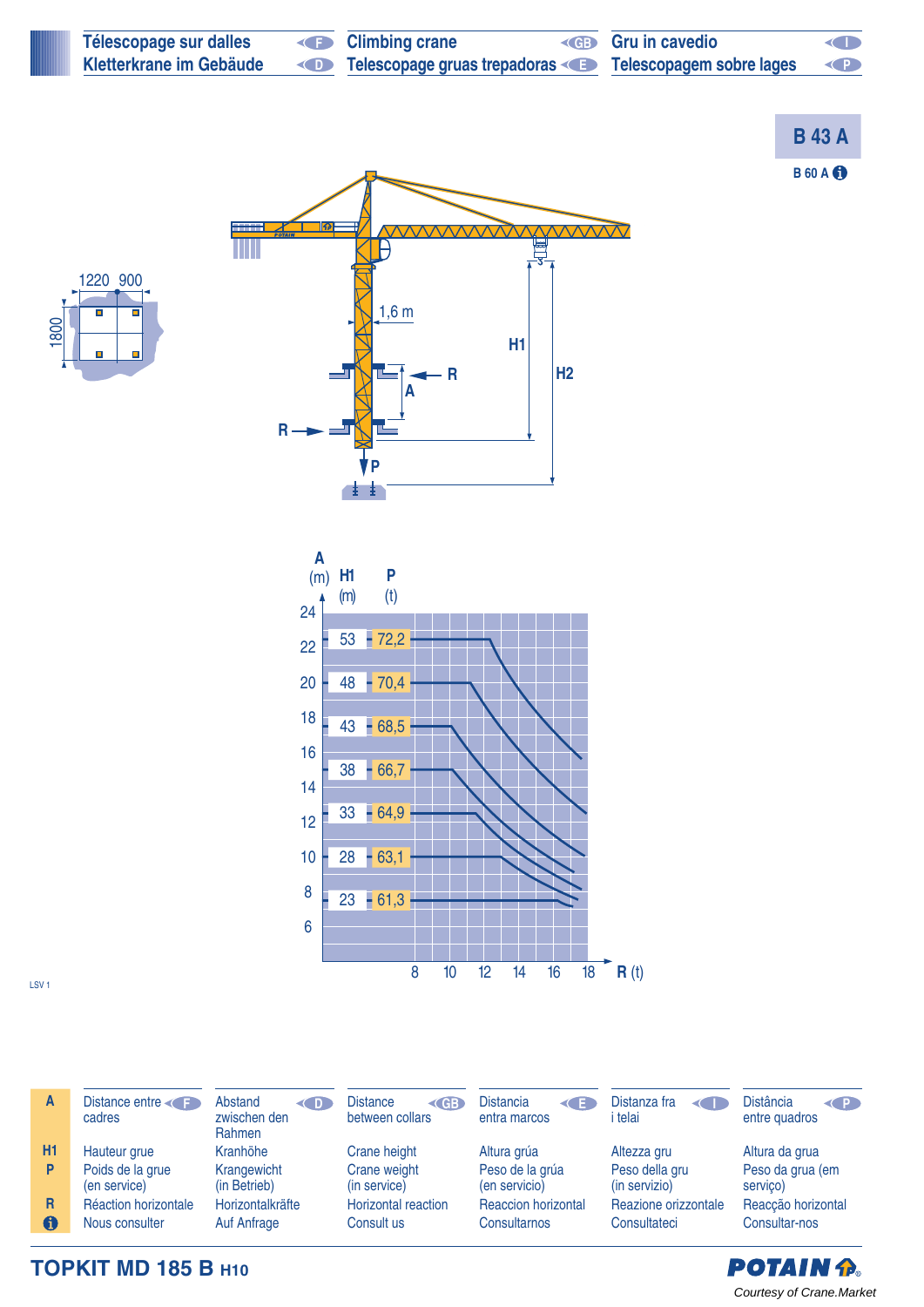| Lest de contre-flèche | <b>Counter-jib ballast</b> | <b>ED</b> Contrappeso    | $\blacksquare$ |
|-----------------------|----------------------------|--------------------------|----------------|
| Gegenauslegerballast  | Lastre de contra flecha    | Electros da contra lança |                |

|                 |                           | 4 600 - 4 200 - 3 400 - 2 300 kg |                            |                   | 4 200 - 700 kg |                            |  |  |  |
|-----------------|---------------------------|----------------------------------|----------------------------|-------------------|----------------|----------------------------|--|--|--|
|                 | $\mathbb{H}^{\mathbb{Z}}$ |                                  | 33 PC/33 LVF 55 RCS/50 LVF | $\equiv$ $\times$ |                | 33 PC/33 LVF 55 RCS/50 LVF |  |  |  |
| <b>MMM</b>      |                           | A                                | (kg)                       |                   | $x^2$ (kg)     |                            |  |  |  |
| 60 m            | 14,5 m                    | 18 400                           | 17600                      | 14,5 m            | 18 200         | 17500                      |  |  |  |
| 55 <sub>m</sub> | 14,5 m                    | 16 800                           | 15 700                     | 14,5 m            | 16 800         | 15 400                     |  |  |  |
| 50 <sub>m</sub> | 14,5 m                    | 15 600                           | 14 900                     | 14,5 m            | 15 400         | 14700                      |  |  |  |
| 45 m            | 12 <sub>m</sub>           | 18 000                           | 17 200                     | 12 <sub>m</sub>   | 17500          | 16 800                     |  |  |  |
| 40 m            | 12 <sub>m</sub>           | 15 600                           | 14 900                     | 12 <sub>m</sub>   | 15 400         | 14 700                     |  |  |  |
| 35 m            | 12 <sub>m</sub>           | 13800                            | 13 000                     | 12 <sub>m</sub>   | 14 000         | 12 600                     |  |  |  |
| 30 <sub>m</sub> | 12 <sub>m</sub>           | 11 800                           | 11 100                     | 12 <sub>m</sub>   | 11 900         | 11 200                     |  |  |  |

LSV 1

| Lest de base        | <b>Base ballast</b>             | <b>ED</b> Zavorra di base        | <b>CID</b> |
|---------------------|---------------------------------|----------------------------------|------------|
| <b>Grundballast</b> | <b>Example 2</b> Lastre de base | <b>Example 3</b> Lastros da base | <b>CP</b>  |

|                      | $\boxtimes$ 1,6 m S 40 A $\rightarrow$ | , H (m)          | 51,9 | 48,5 | 45,2 | 40,2 | 35,2 | 30,2 | 25,2 | 20,2 | 15,2 |      |      |
|----------------------|----------------------------------------|------------------|------|------|------|------|------|------|------|------|------|------|------|
|                      |                                        | $\mathbf{A}$ (t) | 84   | 66   | 54   | 54   | 54   | 54   | 54   | 54   | 54   |      |      |
|                      | $\boxtimes$ 1,6 m S 41 A               | H(m)             | 56,9 | 53,6 | 50,2 | 45,2 | 40,2 | 35,2 | 30,2 | 25,2 | 20,2 | 15,2 |      |
|                      |                                        | $\mathbf{A}$ (t) | 114  | 90   | 78   | 54   | 54   | 54   | 54   | 54   | 54   | 54   |      |
|                      | $\boxtimes$ 1,6 m ZD 46 A $\cdot$      | H(m)             | 54,4 | 51   | 47,7 | 42,7 | 37,2 | 32,7 | 27,7 | 22,7 | 17,7 | 12,7 |      |
|                      |                                        | x(x(t))          | 95   | 75   | 65   | 50   | 50   | 50   | 50   | 50   | 50   | 50   |      |
| 2 <sub>m</sub><br>Ø. | $V$ 60 A $\rightarrow$                 | H(m)             | 66,4 | 61,4 | 56,4 | 51,4 | 46,4 | 41,4 | 36,4 | 31,4 | 26,4 | 21,4 | 16,4 |
|                      |                                        | $\mathbf{A}$ (t) | 120  | 96   | 72   | 60   | 24   | 24   | 24   | 24   | 24   | 24   | 24   |
| Ø.                   | $ZD$ 46 A $\cdot \bullet \cdot$        | H(m)             | 51   | 47,7 | 42,7 | 37,7 | 32,7 | 27,7 | 22,7 | 17,7 | 12,7 |      |      |
| 2 <sub>m</sub>       |                                        | $\mathbf{A}$ (t) | 95   | 80   | 50   | 50   | 50   | 50   | 50   | 50   | 50   |      |      |

LSV 1





**TOPKIT MD 185 B H10**